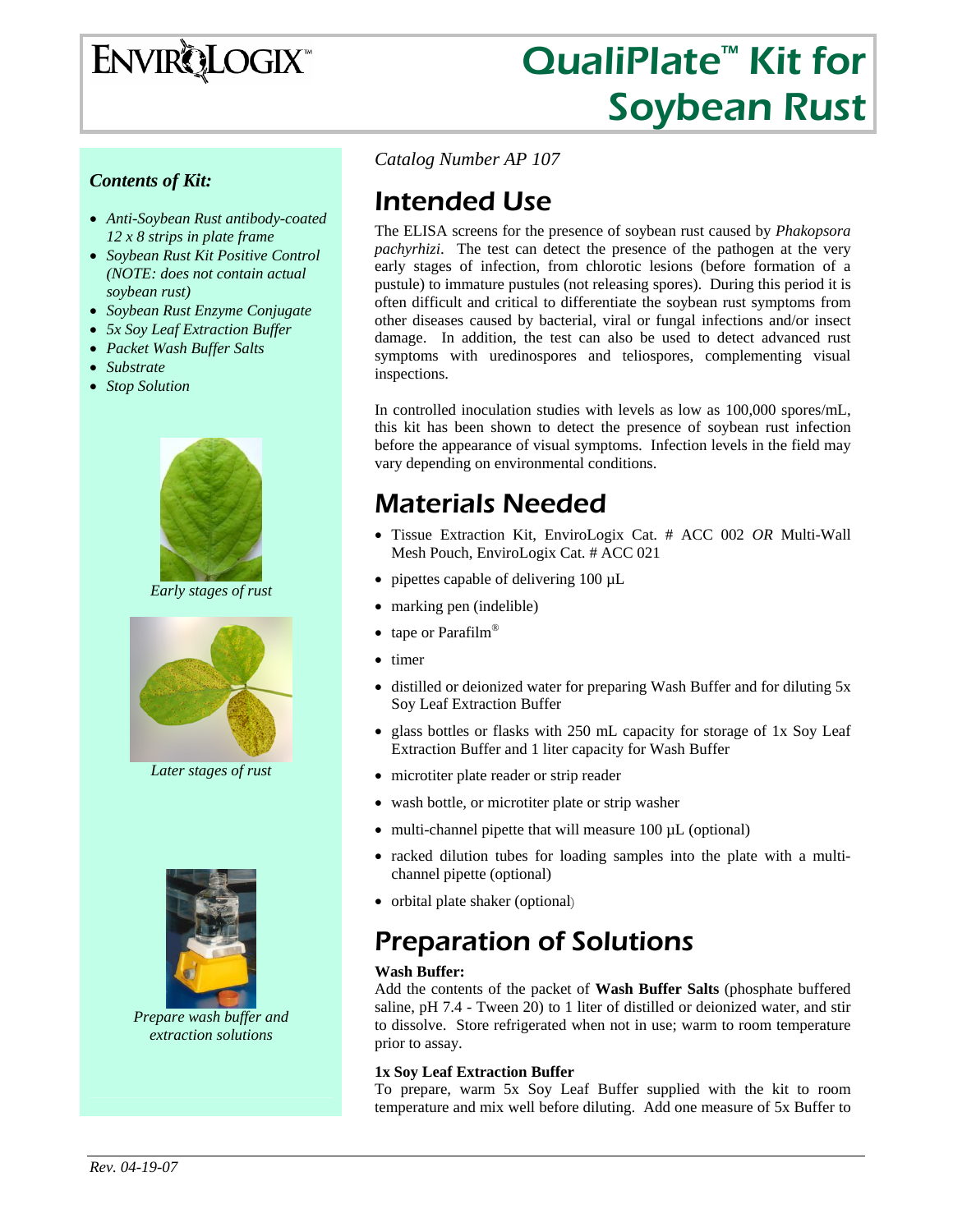#### QualiPlate Kit for Soybean Rust Page 2 of 5



*Punch leaf sample* 



*Use pestle to mash leaf tissue* 



*Remove unneeded strips* 



*Add sample extract* 



*Bottle Wash method* 

four measures distilled or deionized water in a suitable container to create 1x Soy Leaf Buffer. Mix thoroughly to dissolve. Store refrigerated when not in use; warm to room temperature prior to assay. 1X Soy Leaf Buffer is stable for two weeks when stored refrigerated at 4-8°C and should be made on an as-needed basis. Please call EnviroLogix Tech Service if you have questions regarding calculating the appropriate amount of buffer to make for the number of samples that will be processed.

# Sample Preparation

### Sampling Recommendation:

Take a leaf sample that includes a suspect spot or area. The ACC 002 punch cap will result in a leaf sample of approximately 10mm diameter, weighing about 0.01 grams. If using an alternate method, care must be taken to ensure that the sample does not have an excess of non-affected tissue; this may reduce sensitivity.

#### Sample Extraction:

- 1. Green leaf samples: Take a leaf punch sample by snapping the tube cap of the Disposable Tissue Extractor down on the leaf, encompassing the suspected rust spot. Insert the pestle into the tube and grind the tissue by rotating the pestle against the sides of the tube with twisting motions. Add 500 µl of Soy Leaf Extraction Buffer and continue grinding for 20- 30 seconds or until the leaf tissue is well ground. *Use extreme caution to prevent sample-to-sample cross-contamination with plant tissue or exudate.*
- 2. Similar grinding devices (e.g. Multi-Wall Mesh Bags) can be used with a leaf to extraction buffer ratio (weight:volume) of 1:25 – 1:50 (eg. 3 mL to a 2.5 cm diameter leaf section). Using a hard object (e.g. coin) rub across the surface of the mesh bag against a hard surface until the leaf has transparent areas where the inside mesh has been forced through the leaf. After adding Extraction Buffer, massage the exterior of the mesh bag with fingers while holding the top of the bag closed to prevent the buffer from spilling.

## How to Run the Assay

- Read all of these instructions before running the kit.
- Allow all reagents to reach room temperature before beginning (at least 30 minutes with un-boxed plates and reagents at room temperature - do not remove plates from bag with desiccant until they have warmed up).
- Organize all reagents, sample extracts, and pipettes so that step 1 can be performed in 15 minutes or less. If more than three strips are to be run at one time, the loading time will most likely exceed 15 minutes, and the use of a multi-channel pipette is strongly recommended in steps 1, 5, 8 and 9.
- If three or fewer strips are to be run, use a disposable-tip, airdisplacement pipette and a clean pipette tip to add each Standard and sample extract to the wells. Conjugate, Substrate, and Stop Solution may be added in the same manner; alternatively, use a repeating pipette with a disposable tip for these three reagents.
- Once all components have reached room temperature, remove the plate from the pouch. If fewer than all twelve strips are used, reseal the remaining strips and the desiccant in the foil pouch, and refrigerate.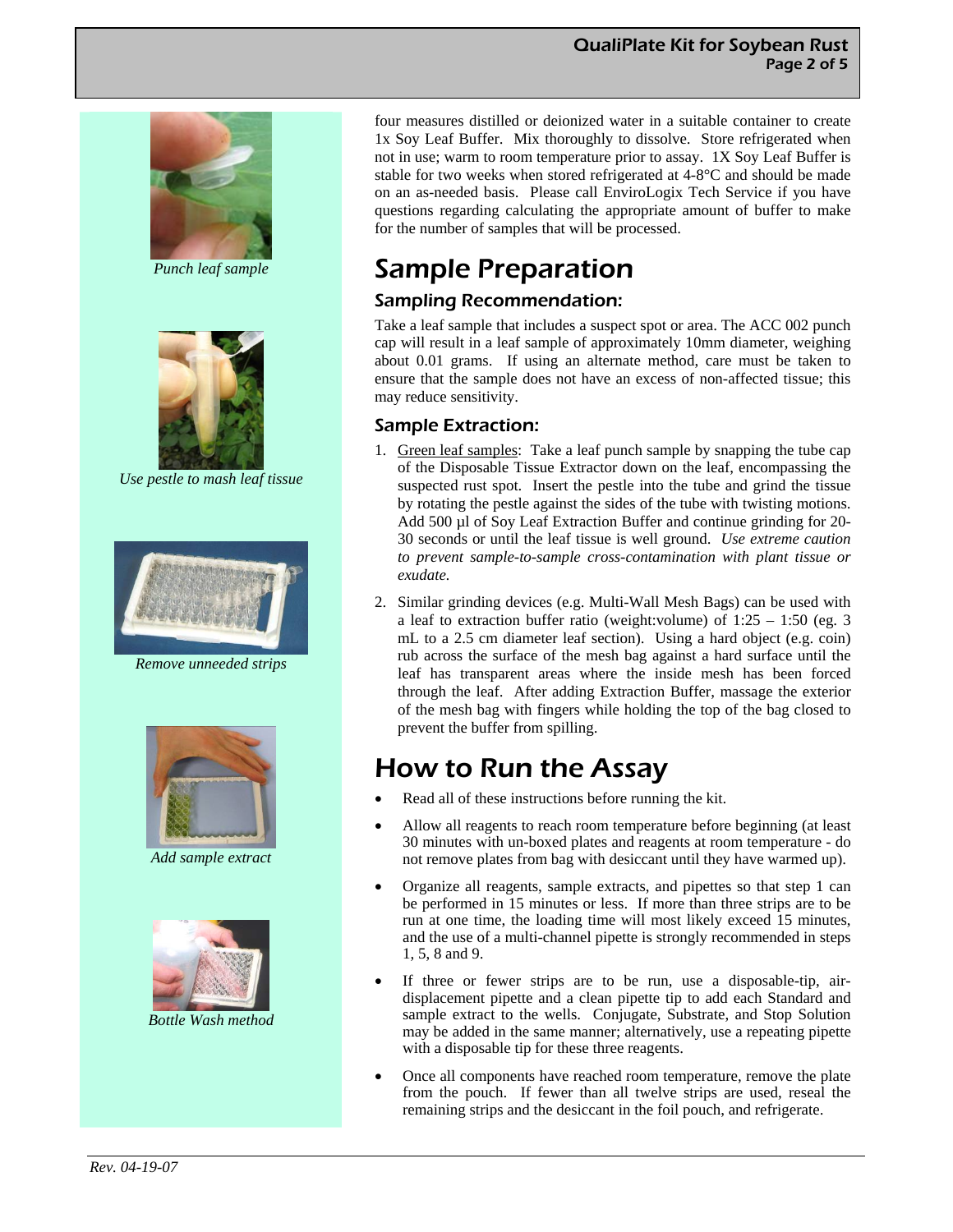#### QualiPlate Kit for Soybean Rust Page 3 of 5



*Incubate* 



*Test can be read visually, or…* 



*…complete protocol and add Stop Solution* 



*Read plate in a Plate Reader within 30 minutes of the addition of Stop Solution* 

- Use the well identification markings on the plate edge as a guide when adding the samples and reagents. It is recommended that at least two wells each of Blank (Extraction Buffer) and a known-negative soy leaf extract be run on each plate. Additional quality control samples may be added at the discretion of the user. The kit Positive Control is provided to show an example of a strong positive result. Sample extracts may be run in either single or duplicate wells.
- 1. Add **100 µL** of Extraction Buffer **Blank**, **100 µL** of the **Soybean Rust Kit Positive Control, 100 µL** of any **user-prepared negative control leaf extract,** and **100 µL** of each **sample extract** to their respective wells. Follow the same order of addition for all reagents.

 **NOTE:** It is strongly recommended that a multi-channel pipette be used in steps 1, 5, 8 and 9.

- 2 Thoroughly mix the contents of the wells by moving the plate in a rapid circular motion on the bench top for a full 20-30 seconds. Be careful not to spill the contents!
- 3. Cover the wells with tape or Parafilm to prevent evaporation and **incubate at ambient temperature for 1 hour.** If an orbital plate shaker is available shake plate at 200 rpm.
- 4. After incubation, carefully remove the covering and vigorously shake the contents of the wells into a sink or other suitable container. Flood the wells completely with Wash Buffer, then shake to empty. Repeat this wash step three times.
- 5. Add **100 µL** of **Soybean Rust Enzyme Conjugate** to each well.
- 6. Thoroughly mix the contents of the wells, as in step 2. Cover the wells with new tape or Parafilm and **incubate for 1 hour at ambient temperature**. Use orbital shaker if available.
- 7. Wash the wells again as described in step 4. Alternatively, perform four washes  $(300 \mu L/well)$  with a microtiter plate or strip washer. Slap the plate on a paper towel to remove as much water as possible.
- 8. Add **100 µL** of **Substrate** to each well. Mix thoroughly as in step 2. Cover the wells with new tape or Parafilm and incubate for **20 minutes at ambient temperature**. Use orbital shaker if available.

**NOTE: At this point, results may be scored visually**. Test wells that are blue are positive for soybean rust. Very weakly positive (ie very light blue) results may require the use of a plate reader for confirmation. If the plate reader is to be used, continue with step 9.

#### **Caution: Stop Solution is 1N Hydrochloric acid. Handle carefully.**

9. Add **100 µL** of **Stop Solution** to each well and mix thoroughly. This will turn any positive well contents yellow.

**NOTE:** Read the plate within 30 minutes of the addition of Stop Solution.

# How to Interpret the Results

### Visual Inspection

After step 8 above, the well containing the Positive Control should show a distinct blue color. If not, that may indicate an invalid assay due to possible improper protocol, and the test should be repeated.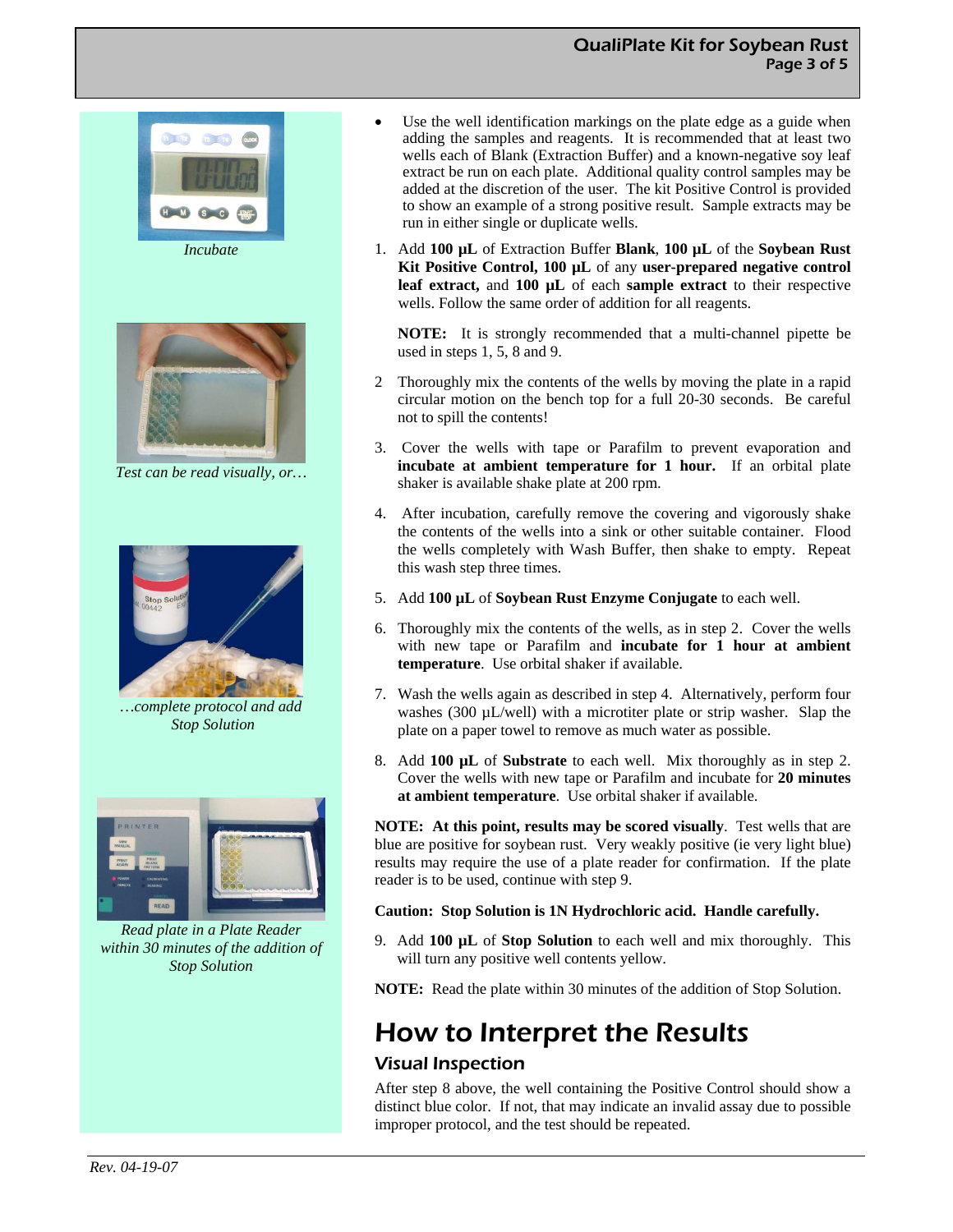#### QualiPlate Kit for Soybean Rust Page 4 of 5



If after step 8 above, a test well is blue, this is interpreted as positive for *Phakopsora pachyrhizi*. Very weakly positive results may require the use of a plate reader for confirmation.

#### Spectrophotometric Measurement

Set the wavelength of the microtiter plate reader to 450 nanometers (nm). (If it has dual wavelength capability, use 600, 630 or 650 nm as the reference wavelength.)

### Interpreting Results

Compare the Optical Density (OD) of the sample extracts to those of the mean Extraction Buffer Blank wells, or preferably, to known-negative leaf extract wells, to determine presence or absence of soybean rust in your sample extract. Samples with absorbances significantly greater than those of the Blank and/or negative leaf extract wells are presumed to be positive for soybean rust.

### Cross-Reactivity

The kit does not cross react with several other rust infections caused by *Uromyces, Puccinia* and *Melampsora* species. No cross reactivity was observed with other common fungal genera including *Aspergillus*, *Cercospora kikuchii* or *C. sojina, Fusarium*, *Penicillium*, *Peronospora mansurica*, *Pseudomonas savastanoi pv. Glycinea, Septoria, Rhizoctonia*, *Rhizopus, and Xanthomonas campestris pv. Glycinea*. No cross reactivity has been observed with similar-looking diseases such as frogeye leafspot, powdery mildew, downy mildew, brown spot, bacterial blight, bacterial pustule.

### Precautions and Notes

- Observe any applicable regulations, federal or state guidelines, or inhouse lab safety protocols when disposing of samples and kit reagents.
- Store all QualiPlate components at  $4^{\circ}$ C to  $8^{\circ}$ C (39 $^{\circ}$ F to  $46^{\circ}$ F) when not in use.
- Do not expose QualiPlate components to temperatures greater than 37°C (99°F) or less than 2°C (36°F).
- Allow all reagents to reach ambient temperature (18°C to 27°C or 64°F to 81°F) before use.
- Do not use kit components after the expiration date.
- Do not use reagents or test plates from one QualiPlate with reagents or test plates from a different QualiPlate.
- **Do not expose Substrate to sunlight** during pipetting or while incubating in the test wells.
- Do not dilute or adulterate test reagents or use samples not called for in the test procedure.
- As with all tests, it is recommended that results be confirmed by an alternate method when necessary.